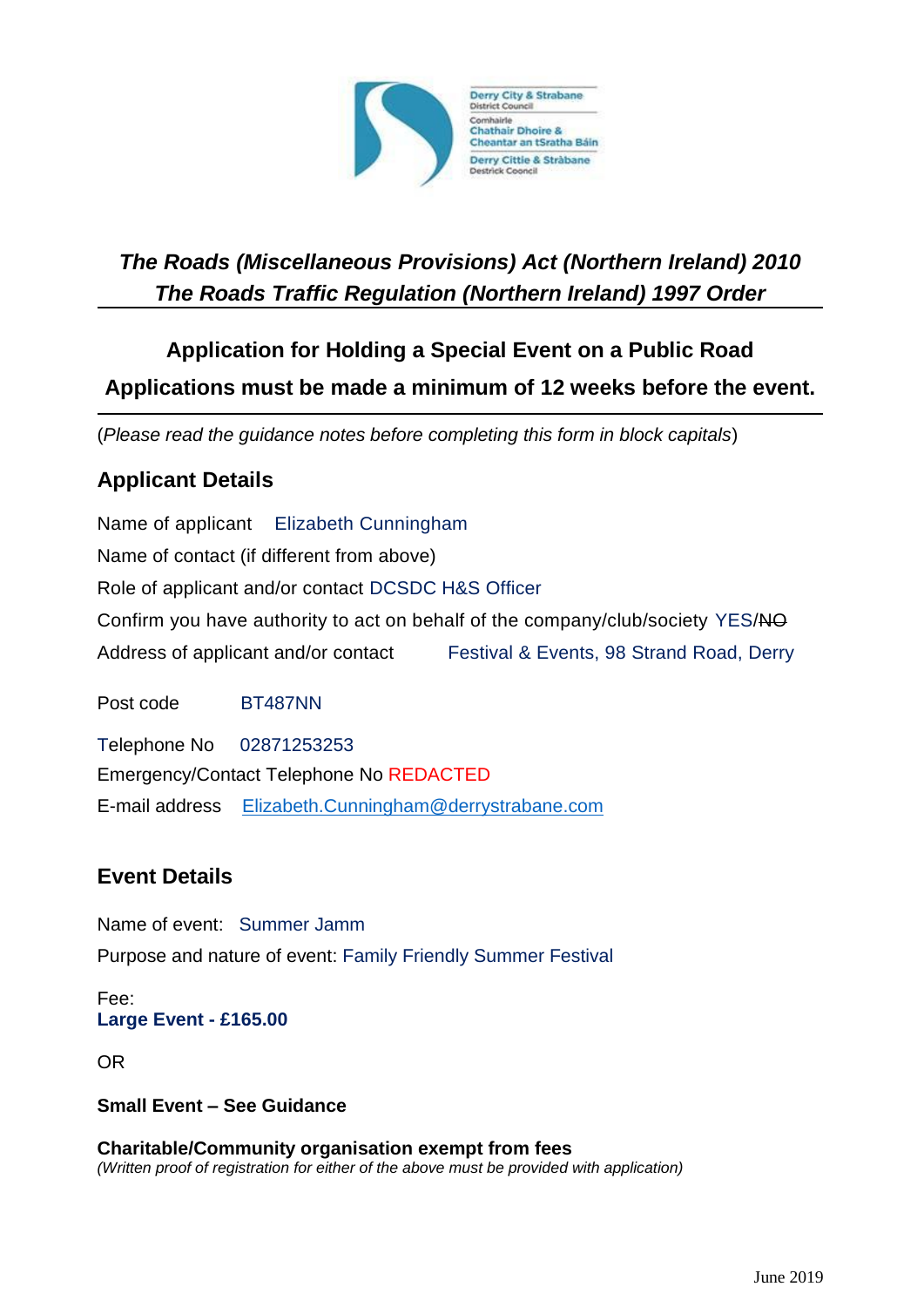### **Schedule of roads to be closed**

| Street / road to                                                                                  |                                                                                                 |                                   | Time(s) of<br>restriction: |       | Type of                     |
|---------------------------------------------------------------------------------------------------|-------------------------------------------------------------------------------------------------|-----------------------------------|----------------------------|-------|-----------------------------|
| be closed                                                                                         | <b>Extent of restriction</b>                                                                    | Date(s)                           | from                       | until | restriction:                |
| 1. Main Street                                                                                    | From its junction with<br>John Wesley Street<br>up to its junction with<br><b>Bridge Street</b> | Saturday 18th<br><b>June 2022</b> | 7am                        | 7pm   | <b>Full Road</b><br>closure |
| 2. Castle Street                                                                                  | From its junction with<br>Abercorn Square up<br>to its junction with<br><b>Castle Place</b>     | Saturday 18th<br><b>June 2022</b> | 7am                        | 7pm   | <b>Full Road</b><br>closure |
| 3. Railway Road                                                                                   | From its junction with<br><b>John Wesley Street</b><br>up to its junction with<br>Derry Road    | Saturday 18th<br><b>June 2022</b> | 7am                        | 7pm   | <b>Full Road</b><br>closure |
| 4. Castle Place                                                                                   | From its junction with<br>Market Street up to its<br>junction with Main<br><b>Street</b>        | Saturday 18th<br><b>June 2022</b> | 7am                        | 7pm   | <b>Full Road</b><br>closure |
| Chailed and hotel contains a hotel dealer and containing and contained to the contact of $\Omega$ |                                                                                                 |                                   |                            |       | VEC AIO                     |

| Have you enclosed your signing schedule and completed checklist? | <b>YES/NO</b> |
|------------------------------------------------------------------|---------------|
| Have you enclosed your indemnity agreement?                      | YES/NO        |
| Has this event been held previously?                             | YES/NO        |
| If yes, are the arrangements applied for amended in any way?     | YES/NO        |

Please give details

This is a similar event footprint to previous Summer Jamm Events, Strabane Halloween and Inside Out Festival.

Please provide details of any structures or other equipment that you plan to erect or place on the public road

Market Stalls, Staging, Funfair Rides, Street Theatre Setups

Please give details of any businesses, including bus services and residents which may be affected by the event and provide confirmation that you have contacted them

Business, Residence, Translink, Taxi

Please give any more detail which you feel relevant to this application

This is an annual Strabane Summer Festival

I confirm that we have read and understand the standard conditions that accompanied this application form, and understand that the Council may apply any or all of the conditions as it feels necessary.

Signature of application Elizabeth Cunningham Date of application 14<sup>th</sup> March 2022